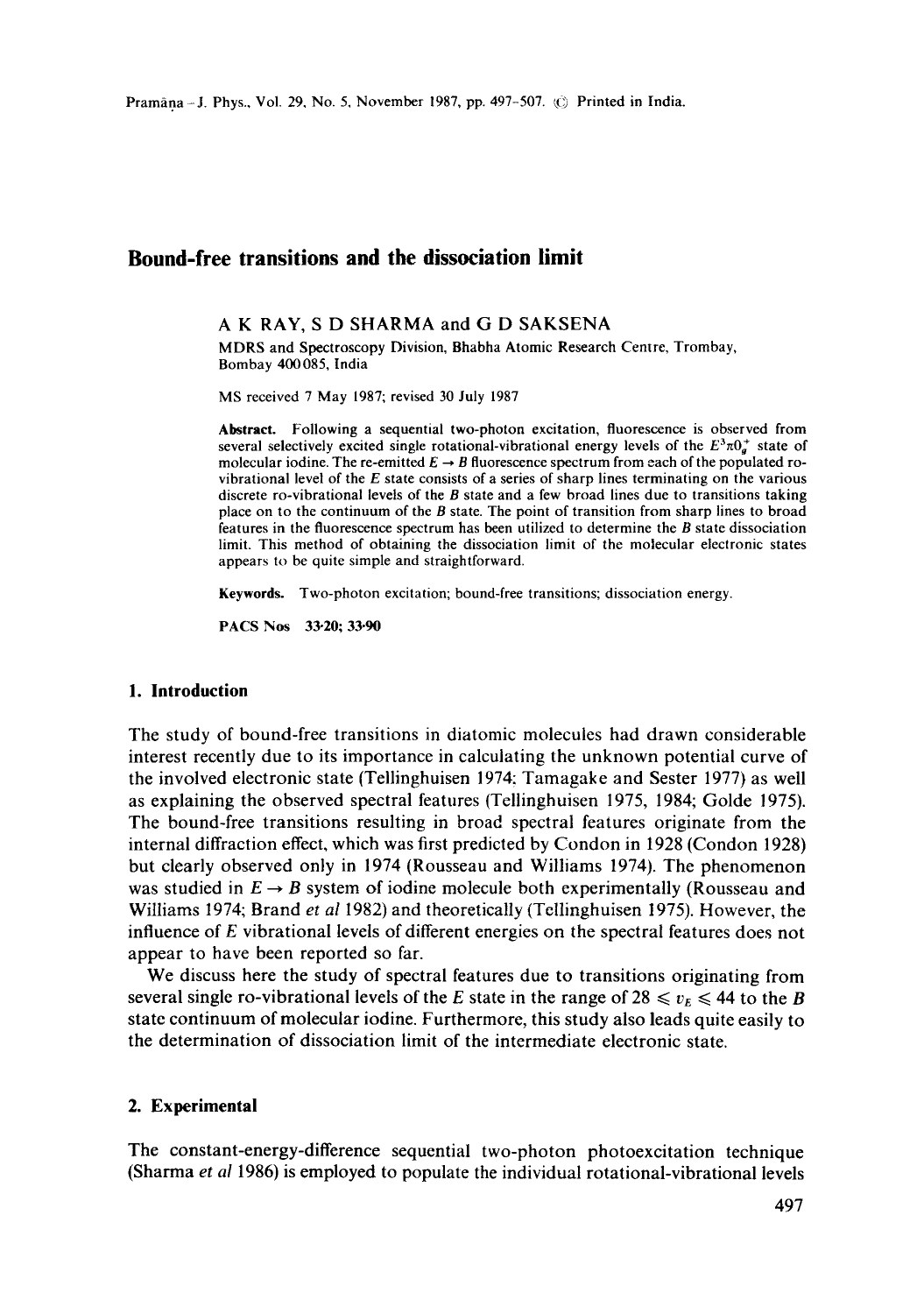

**Figure 1.** Experimental arrangement for the observation of  $E \rightarrow B$  fluorescence near the dissociation limit of the B state of  $I_2$ . The monochromator slits are narrowed as much as possible to distinguish sharp and broad features. By manually tuning the dye laser, the visible and UV photons (which always differ by constant-energy from each other), are selected to excite a particular ro-vibrational level of the E state.

of the  $E$  state in iodine molecule. The experimental set-up is essentially the same as described by Sharma *et al* (1986) and shown in figure 1. Briefly the source of tunable two-photon radiation is the Quanta Ray DCR-2A(20) Nd-YAG pulsed laser, the PDL-1 dye laser and the WEX-1 wavelength extender. The second harmonic output of the Nd-YAG laser at 532 nm pumps the tunable dye laser whereas the dye laser output is mixed with the unconverted fundamental at 1064 nm in the WEX to produce the UV output. Therefore the visible and UV outputs are always differing by a constant amount of energy of one IR quanta. The visible output from 545 to 580 nm and the UV output from 360 to 375 nm are obtained by using Rh-590 dye solution. The unused part of the IR radiation is disposed off in a beam dump and the other two beams are passed coaxially from opposite directions through a sealed pyrex cell containing iodine vapour at about 0.25 torr pressure. The visible beam has a pulse width of 6 ns, full width at half maximum (FWHM) of  $0.25 \text{ cm}^{-1}$  and typical pulse energy of about 20 mJ while the UV radiation is of 8 ns width,  $1 \text{ cm}^{-1}$  FWHM and about 3 mJ energy per pulse. The laser repetition rate is 20 Hz.

The excitation is achieved by sequential absorption of the visible and the UV photon via the scheme  $E^3\pi 0^+_g \leftarrow B^3\pi 0^+_u \leftarrow X^1\Sigma_g^+$ . The  $E \rightarrow B$  fluorescence is focussed into the entrance slit of a monochromator (Monospex 1000) and the signal is detected using a photomultiplier tube (Hamamatsu R446) placed at the exit slit of the monochromator. The signal is processed in a boxcar averager (EG & G model 165/162), triggered externally by a synchronous output of the laser system and recorded on a chart recorder. With a 15 ns gate duration and 10  $\mu$ s time constant, good signal to noise ratio is obtained. For a particular excitation to a single rovibrational level of the E state, the monochromator (with a slit width of less than 10 microns) is scanned near the dissociation limit of the B state to record the  $E \rightarrow B$ fluorescence spectrum.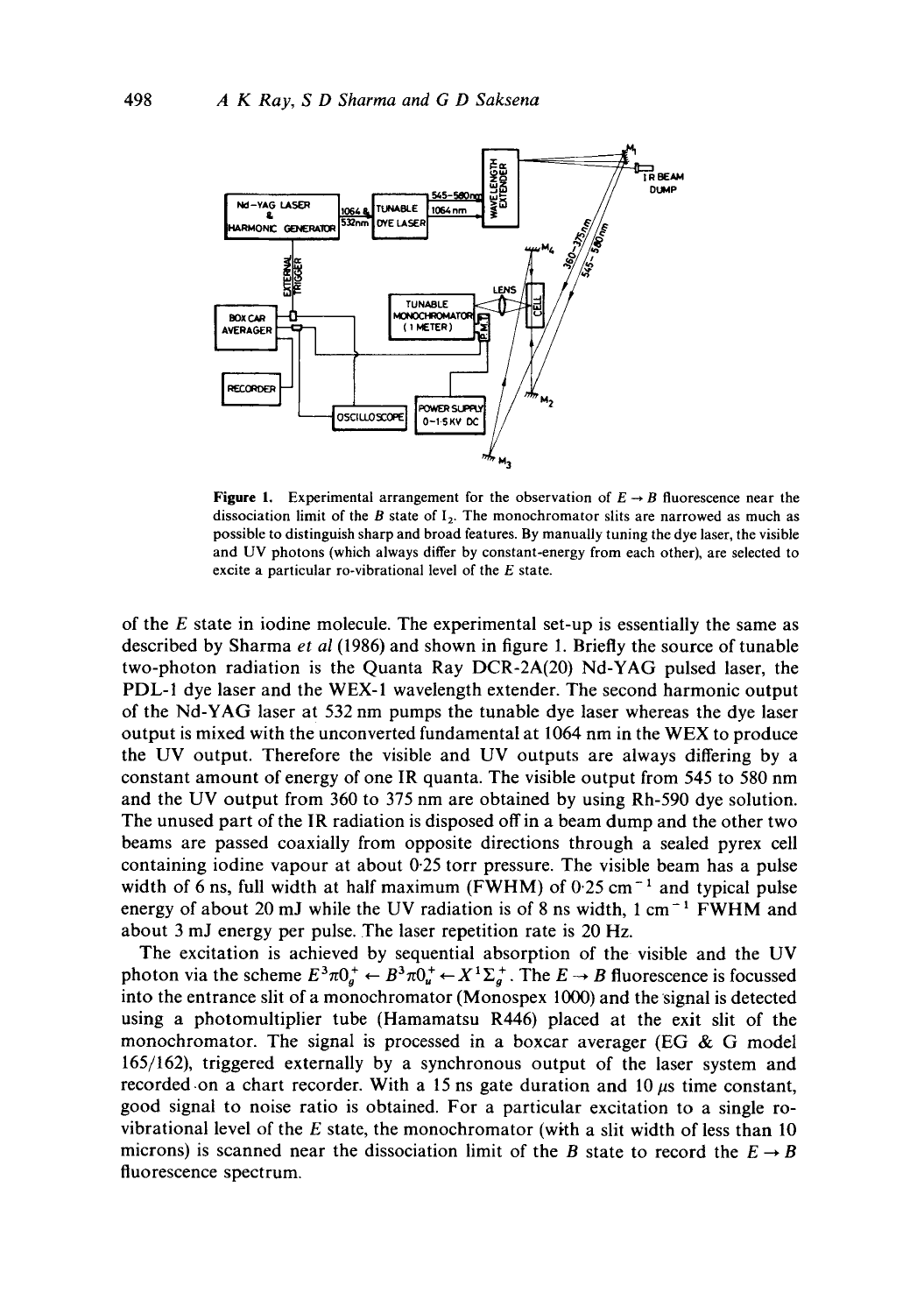# **3. Results and discussion**

Since the two-photons always differ by constant energy and since the transitions have to obey the rotational selection rules, the possibility of two-photon transitions to the E state is drastically reduced. This helps to selectively populate the ro-vibrational levels of the E state when the dye laser is scanned. The selective picking out of a single ro-vibrational level simplifies the re-emission spectrum which facilitates the clear observation of  $E \rightarrow B$  bound-free spectral features The energy ladders involved in the transitions are determined as usual from the reported molecular constants of the states involved (Sharma *et al* 1986).

We have analysed the fluorescence from a number of ro-vibrational levels of the  $E$ state near the dissociation limit of the  $B$  state. Qualitatively the spectra resulting from each of the transitions have similar pattern—namely a series of sharp lines followed by a few broad lines. As explained schematically in figure 2, the sharp lines result from



Figure 2. The energy levels of iodine molecule involved in the two-photon excitation. The upward arrows correspond to the absorption of visible and UV radiation and the downward arrows represent the  $E \rightarrow B$  fluorescence. The re-emitted radiation terminating on the bound levels of the B state produce sharp lines, whereas the transitions on the continuum result in broad lines. This is indicated schematically at the bottom of the figure.  $D<sub>0</sub>$  is the dissociation energy of the B state with respect to  $v=0$  and  $J=0$  of the X state.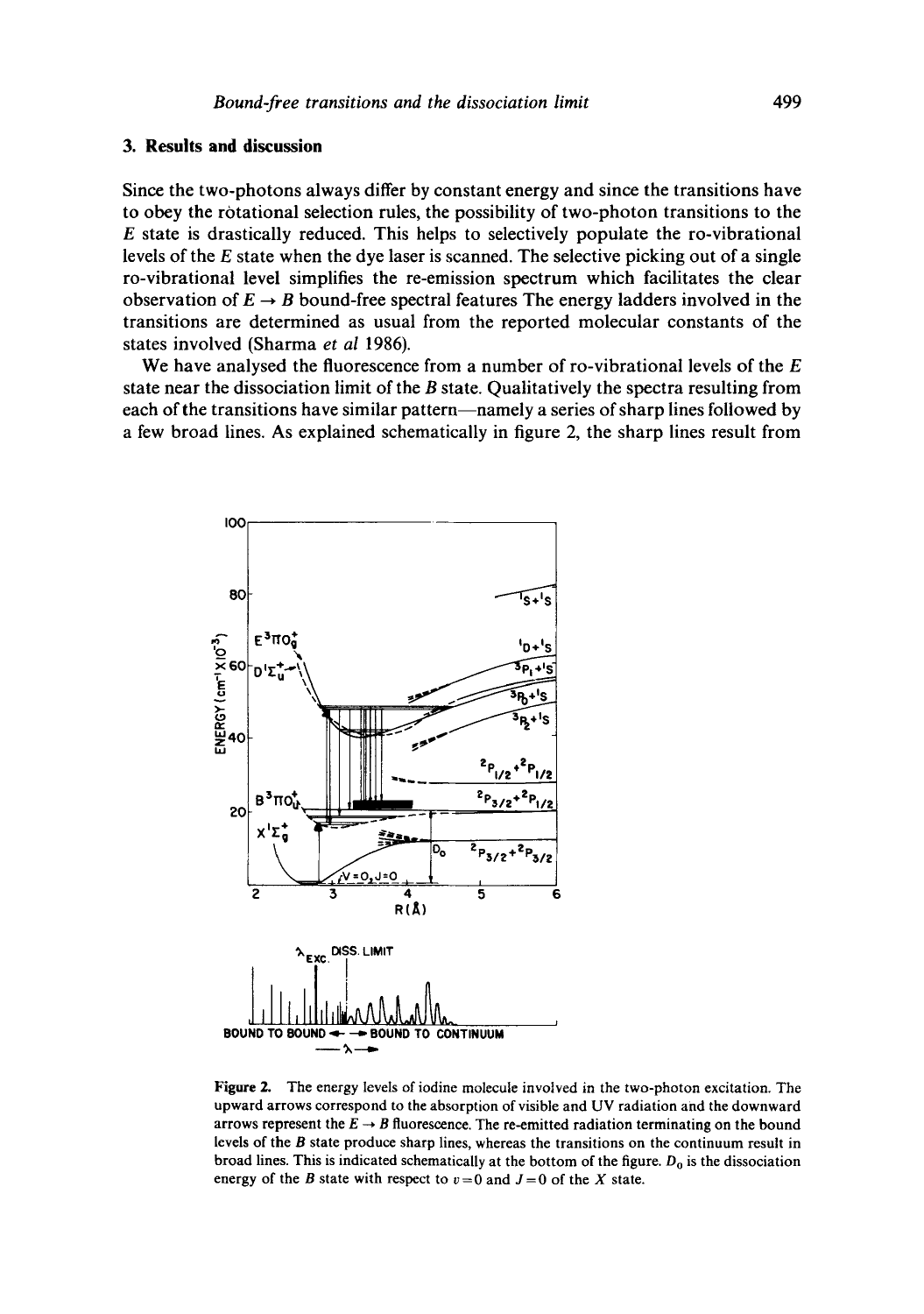

Figure 3.  $E \rightarrow B$  fluorescence near the dissociation limit of the B state of  $I_2$  due to the transition  $E(32, 51) \leftarrow B(17, 52) \leftarrow X(1, 53)$ . The sharp features are due to bound-to-bound transitions. The arrow indicates the end of sharp peaks followed by broad features. The two spectra correspond to the scanning of the monochromator at (a) 50 Å/min and (b) 2.5 Å/min.

transitions between the populated level of the E state and various allowed rovibrational levels of the  $B$  state, whereas the broad features originate when the transitions take place to the continuum of the  $B$  state. As an example for the transition  $E^3 \pi 0^+_g(v'=32, J'=51) \leftarrow B^3 \pi 0^+_u(v'=17, J'=52) \leftarrow X^1 \Sigma_g^+(v''=1, J''=53)$ , the corresponding  $E \rightarrow B$  fluorescence spectrum near the dissociation limit of the B state is shown in figure 3.

The nature of the broad spectral pattern has been explained by various authors (Mulliken 1971; Golde 1975; Tellinghuisen 1975; Tamagake and Sester 1977). Such spectra occur for the transitions in which the molecule is vibrationally unbound in at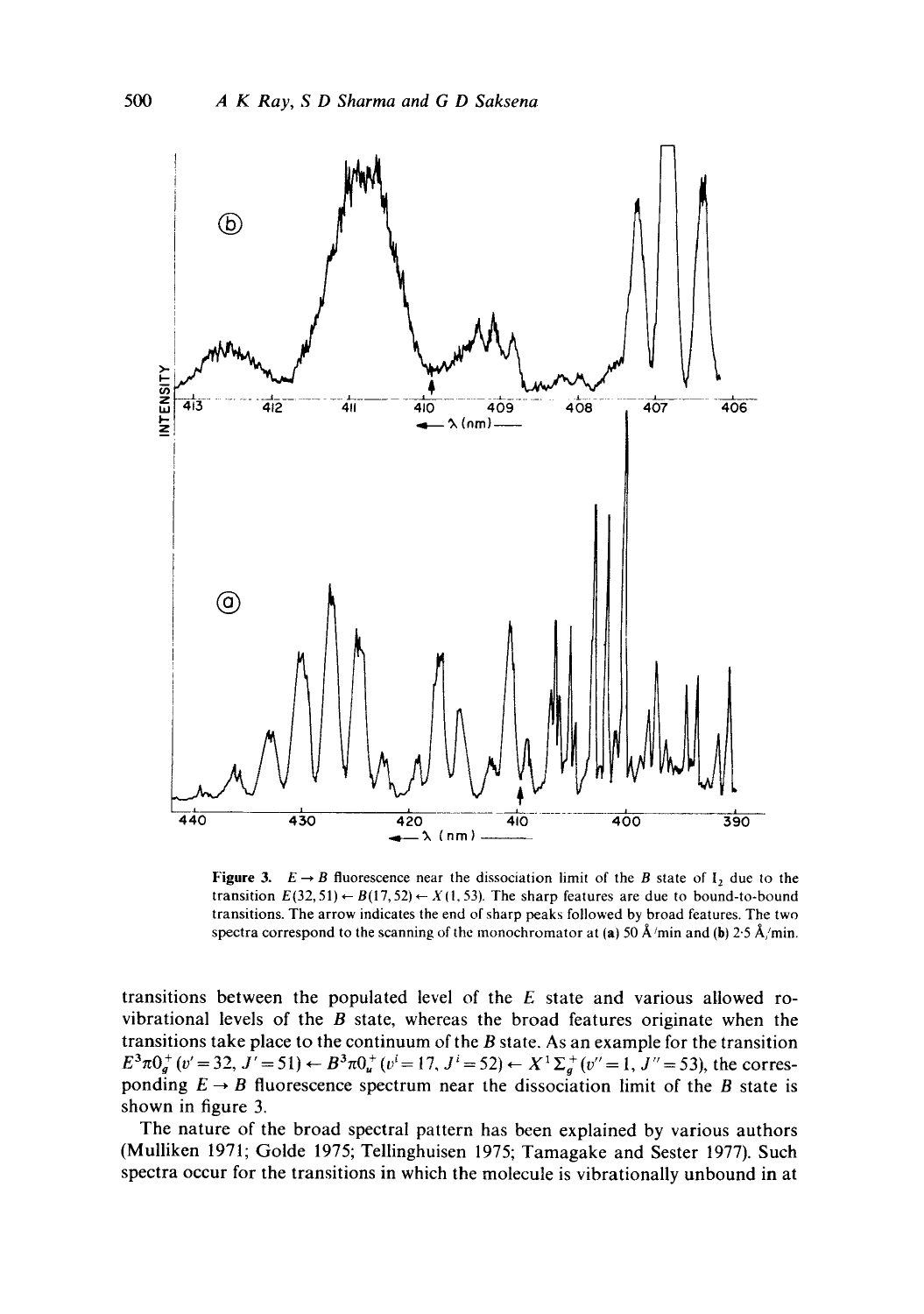

**Figure 4.** Potential energy curves for the E and B electronic states of  $I_2$ . The dashed curve is the difference potential,  $V(R) = E_E - U_E(R) + U_B(R)$ .  $R_1$  and  $R_2$  are points of stationary phase for unbound B state of energy  $E_B$  for which the major contribution to the overlap takes place.

least one of the two electronic states involved. The broad band structure results from the variation of the Franck-Condon (FC) overlap factors between the discrete and continuum wave functions. Interpreted classically the FC principle dictates that the emission terminates on the curve,  $V(R) = E_E - U_E(R) + U_B(R)$ , where  $V(R)$ , a function of internuclear distance R, is the difference potential,  $E<sub>E</sub>$  is the energy of the bound level in the E state,  $U_E(R)$  and  $U_B(R)$  are the potential energies of the E and B states respectively.  $V(R)$  is the locus of the points which conserve nuclear position and momentum in the transitions as shown in figure 4. Franck-Condon distributions to the various energies in the continuum can be categorized as displaying reflection structure or interference structure. Reflection structure is the case where the spectrum reflects the radial probability distribution in the initial state i.e., it conserves peak and node count. Semiclassical theory (Tellinghuisen 1975, 1984) shows that reflection structure occurs when the difference potential is monotonic in the region sampled by the initial wavefunction  $\psi_{v'}$ , and interference structure occurs when  $\psi_{v'}$ , samples a polytonic  $V(R)$ , i.e. a region where two or more points of stationary phase occur for a given energy of the final state.

In iodine molecule, the E state ( $R_e = 3.65$  Å) is situated at larger internuclear distance relative to the B state  $(R_e = 3.06~\text{\AA})$ . The construction of difference potential due to transitions from a bound state of relevant energy shows its polytonic behaviour as illustrated in figure 4. For a given unbound B state energy  $E_B$  the major contribution (Mulliken 1971) to the overlap occurs near R—the root of  $V(R) = E_B$  where the vibrational wavefunctions of the  $E$  and  $B$  states have the same periodicity. In addition, if the two wavefunctions are in phase, a spectral peak occurs at frequency  $v = (E_F)$  $-E_B)/h$ . For unbound *B* state levels which lie below the extremum  $V_{\text{max}}(R)$ , the two regions of R namely  $R_1$  and  $R_2$  contribute significantly to the overlap. These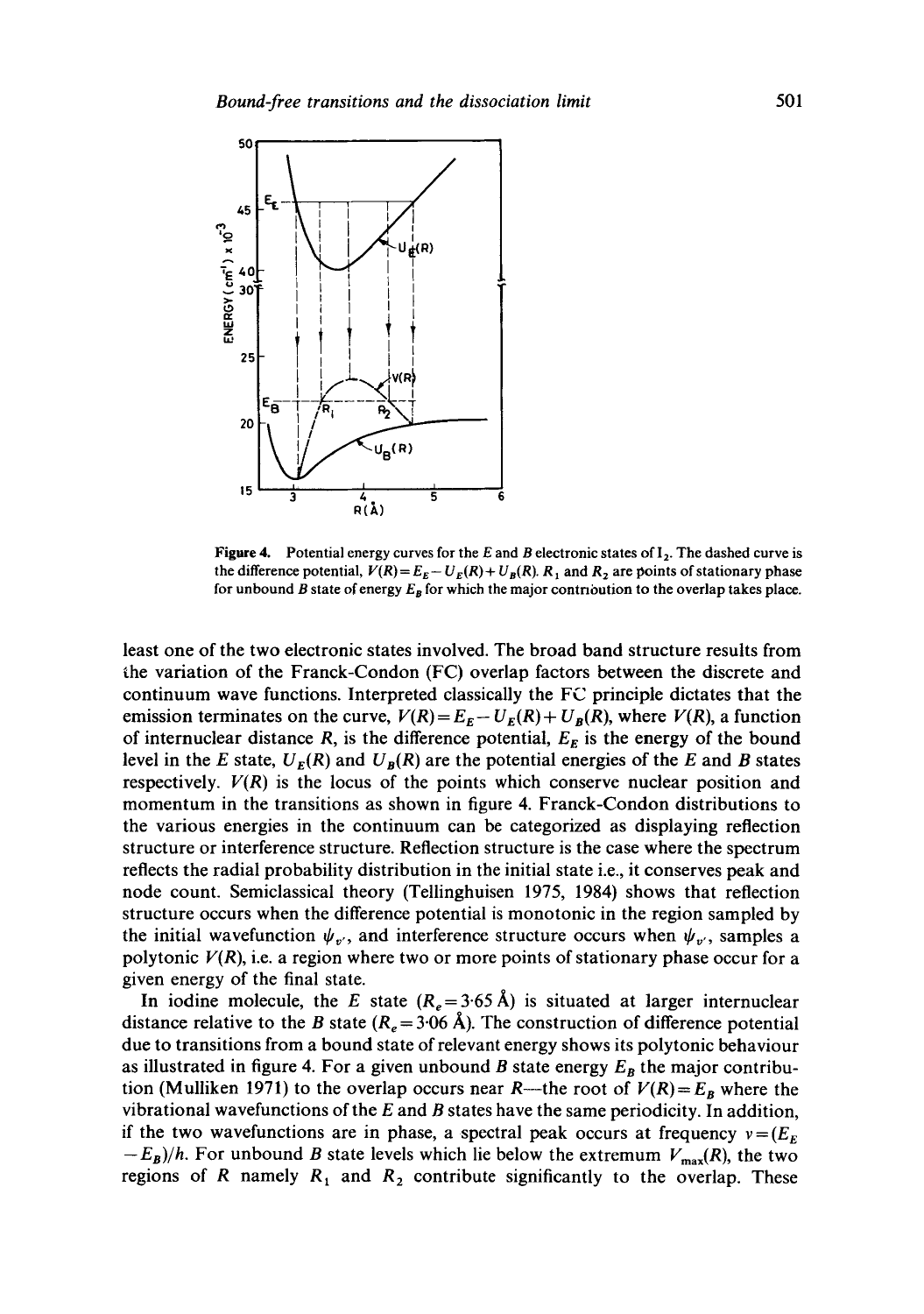contributions may add constructively or destructively and result in the characteristic modulated frequency pattern as found in the  $E \rightarrow B$  spectrum (figure 3).

In our experiment, we are able to excite the ro-vibrational levels in the  $E$  state between 28  $\leq v_E \leq 44$ . Although the region covered is narrow, the effect of higher energy ro-vibrational levels as compared to the lower energy levels on the broad spectral pattern is clearly observable. Although the overall pattern remains the same,



**Figure 5.**  $E \rightarrow B$  fluorescence spectra near the B state dissociation limit originating from  $v_E$ =42 and 32 of  $I_2$ . The two spectra result due to the sequential two-photon absorption (a)  $E(42, 96) \leftarrow B(22, 97) \leftarrow X(1, 98)$  and (b)  $E(32, 51) \leftarrow B(17, 52) \leftarrow X(1, 53)$ . The spectrum from  $v<sub>E</sub> = 42$  shows 19 broad lines whereas  $v<sub>E</sub> = 32$  shows only 12.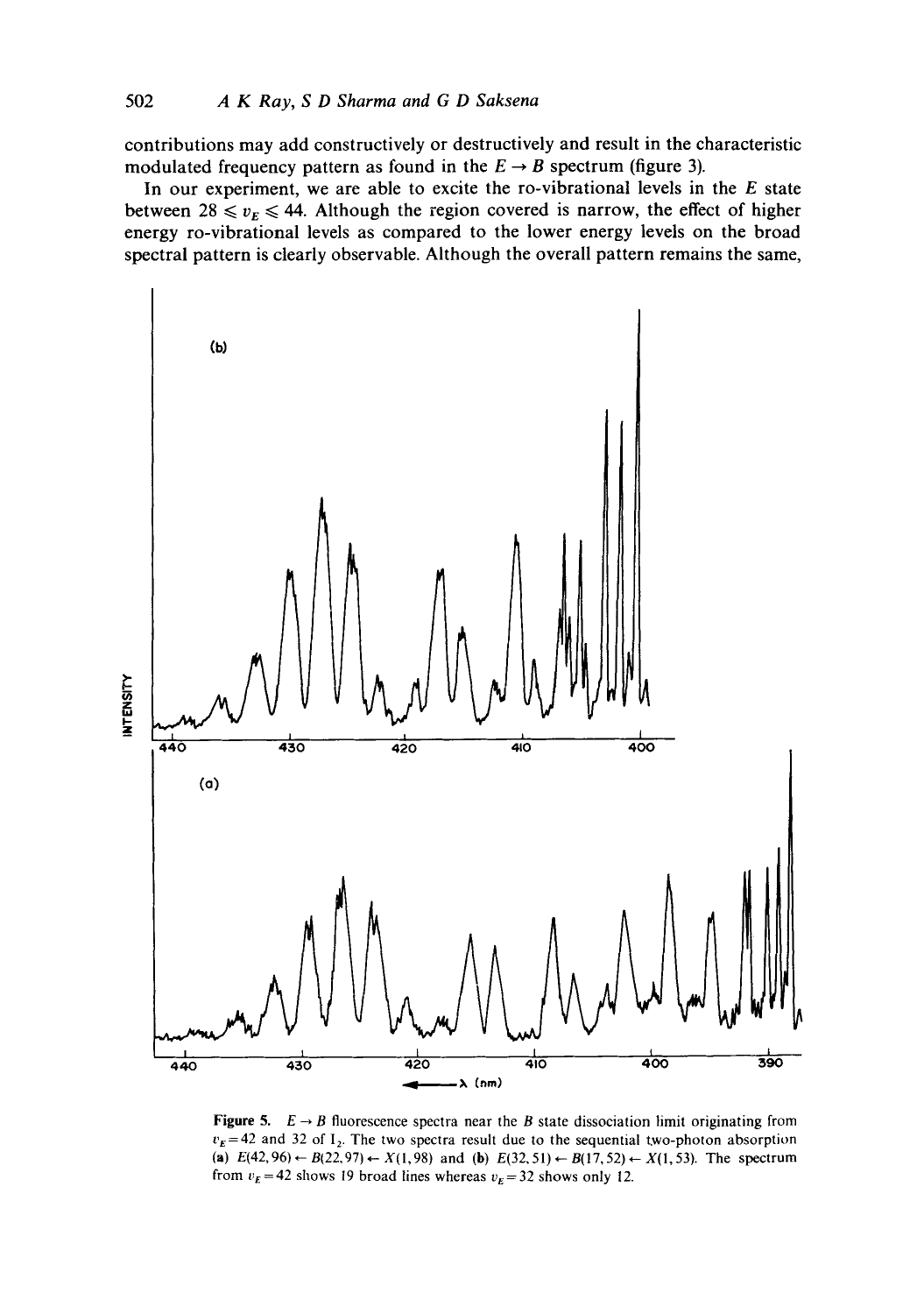

**Figure 6.** Construction of two difference potentials for  $v_E = 42$  and 32. As  $E_E$  increases, the maximum of difference potential is shifted by the same amount so that the difference between  $E<sub>E</sub>$  and the corresponding  $V<sub>max</sub>(R)$  remains constant. Thus the lowest observable transition frequency is independent of  $E_E$ . Transitions from higher  $E_E$  hence sample larger regions of the continuum.

the spectra originating from higher energy ro-vibrational levels reveal larger number of broad lines than that from lower energy levels. This is illustrated by the two observed spectra originating from  $v<sub>E</sub> = 42$  and 32 as shown in figure 5. The additional features appear at the beginning of the continuum. As  $E<sub>E</sub>$  increases, the additional upper regions of the  $B$  state continuum become available for difference potential as illustrated in figure 6. Thus the continuum region sampled by  $\psi_{v'}$  increases with  $E_{\varepsilon}$ . The minimum transition frequency possible at the extremum of difference potential does not depend on the position of the ro-vibrational level of the E state since the difference of  $E<sub>E</sub>$  and extremum of the corresponding difference potential always remains the same. Around the maximum of difference potential, the transition frequency which involves the initial wavefunction having maximum momentum, displays strongest intensity of broad features. The possibility of strong transition probability as a function of frequency can occur corresponding to the  $R$  values where nuclei in the initial state have maximum kinetic energy (Mulliken 1971).

#### **4. Dissociation energy**

The very high density of vibrational levels near the dissociation limit in the electronic states of heavy molecules makes it difficult to determine the dissociation energy by conventional means. Most estimates of the dissociation energy come from extrapolation formula which requires assumptions about the form of potential at largeinternuclear distances. By selectively exciting discrete ro-vibrational levels close to the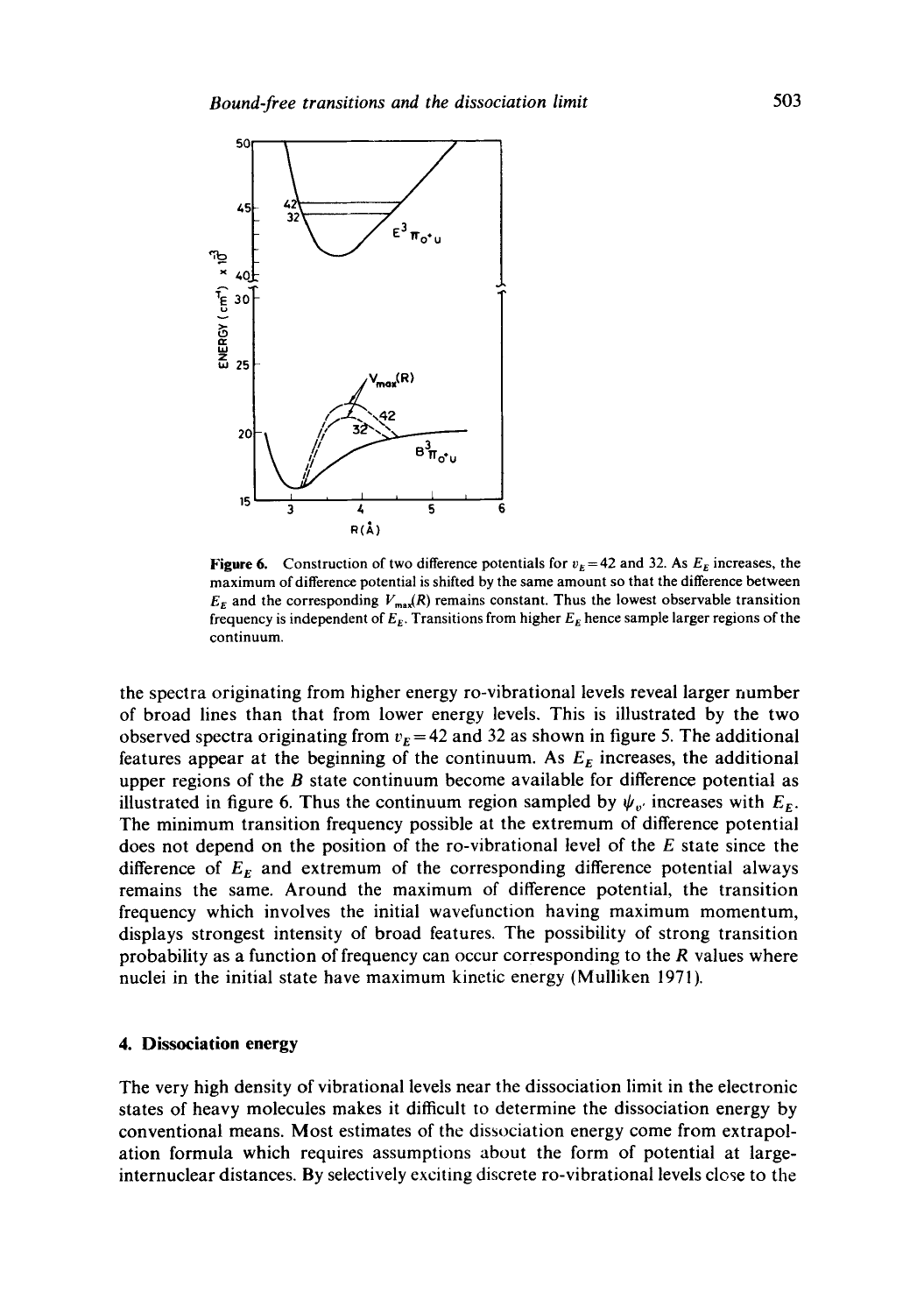| Transition                                                                                                                                                      | $\frac{\bar{v}_{B-X}}{(cm^{-1})}$ | $\begin{array}{c} \bar{v}_{E - B} \\ \text{(cm}^{-1}) \end{array}$ | $\frac{v_c}{(cm^{-1})}$ | $\bar{v}_x$<br>(cm <sup>-1</sup> ) | $\frac{D'}{(\text{cm}^{-1})}$ | $D_0$ (cal.)<br>(cm <sup>-1</sup> )<br>average |
|-----------------------------------------------------------------------------------------------------------------------------------------------------------------|-----------------------------------|--------------------------------------------------------------------|-------------------------|------------------------------------|-------------------------------|------------------------------------------------|
| $E(32, 73) \leftarrow B(17, 74) \leftarrow X(1, 73)$                                                                                                            | 7342-13                           | 26736.70<br>26759-05                                               | 24447.9                 | 413.95                             | 20044.9                       |                                                |
| $E(34, 101) \leftarrow B(17, 100) \leftarrow X(0, 101)$<br>$E(32, 51) \leftarrow B(17, 52) \leftarrow X(1, 53)$                                                 | 17490.00<br>7364-33               | 26884.57                                                           | 24718.8<br>24401-0      | 319-57<br>383-75                   | 0.1400<br>20039-5             | 20042.6                                        |
| $E(42, 96) \leftarrow B(22, 97) \leftarrow X(1, 98)$                                                                                                            | 17731-22                          | 27125.79                                                           | 25386.4                 | 573.60                             | 20044-2                       |                                                |
| (The value reported in literature is $D_0 = 20043.21 \text{ cm}^{-1}$ )<br>Here D' is given by $D' = (\bar{v}_x + \bar{v}_B - x + \bar{v}_E - B) - \bar{v}_C$ . |                                   |                                                                    |                         |                                    |                               |                                                |

| ֠ |
|---|

504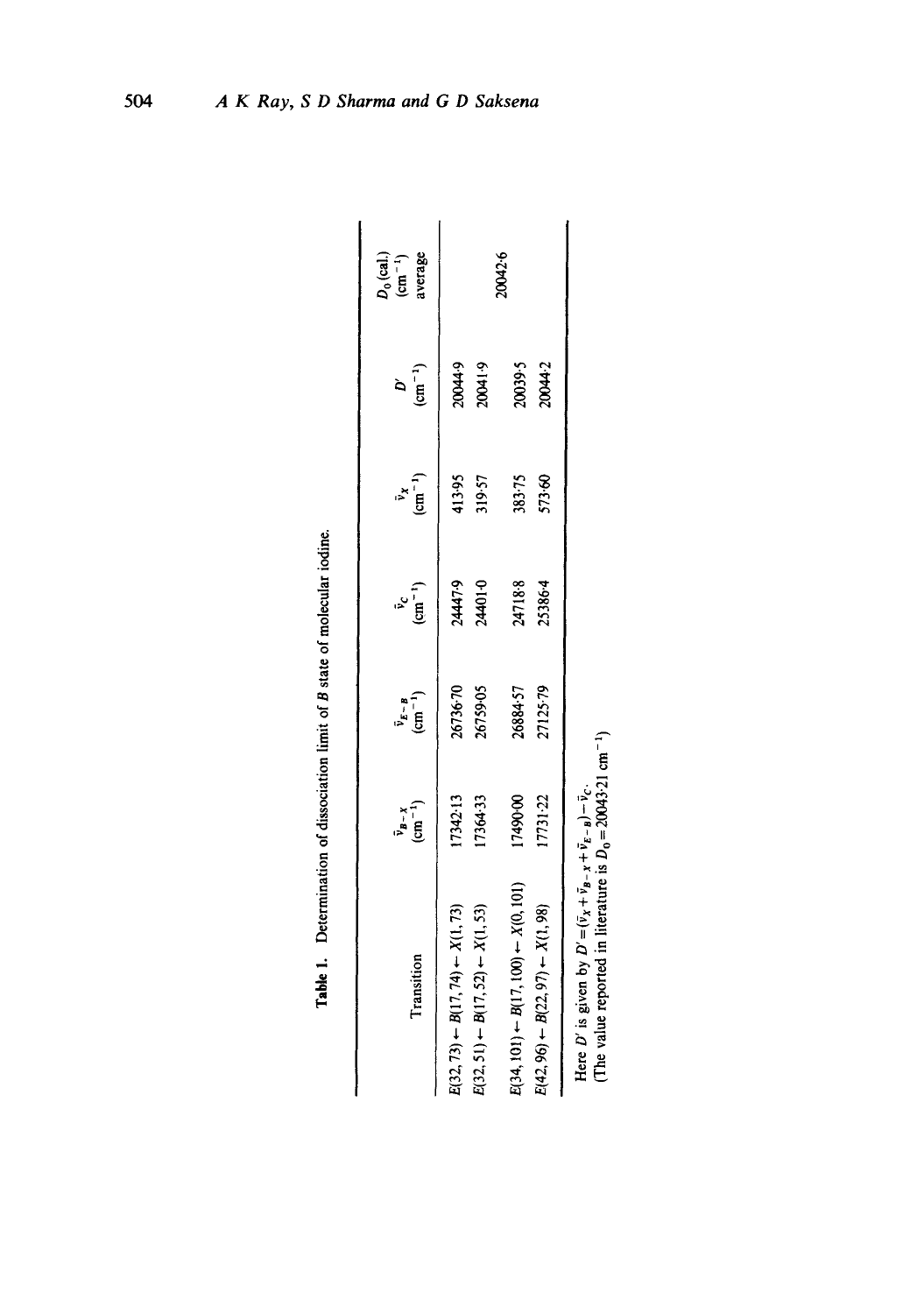dissociation limit and through enhanced detection sensitivity by two-photon technique, a direct method of observing the dissociation limit has been reported (Danyluk and King 1976). We report here an alternative approach based on the observation of bound-to-bound and bound-to-free transitions for the determination of the dissociation limit of the excited electronic state in a much simpler way.

The change of spectral pattern from sharp to broad features indicates the beginning of the continuum. But the transition probability to the bound  $\bm{B}$  state levels may reduce drastically for some transitions as the continuum is approached. Further the transitions themselves may not be allowed after a certain value of  $v_B$  by the J selection rules especially for higher J states. In the excitation schemes employed here, due to small values of Franck-Condon factors and also the crowding of ro-vibrational levels near the dissociation limit, the last sharp transitions are weak and poorly resolved. Consequently at the onset of continuum the change of spectral pattern from sharp to broad features may not be distinct. But as seen in figures 3 and 7, the first broad feature is quite distinguishable and therefore can easily be located. The point of change appears to be at the end of the last bound ro-vibrational levels and the beginning of first broad feature. This is confirmed from the known value of dissociation limit of the B state of molecular iodine. Therefore one may get a fairly good idea of the dissociation limit of the  $B$  state of molecular iodine from this observation directly.



**Figure 7.**  $E \rightarrow B$  fluorescence spectrum from  $E(42,96) \leftarrow B(22,97) \leftarrow X(1,98)$  absorption near the dissociation limit at expanded scale. Each sharp peak consists of P and R branch rotational lines. The arrow indicates the position of the transition point taken as  $\bar{v}_c$  for the purpose of calculation of  $D_0$ .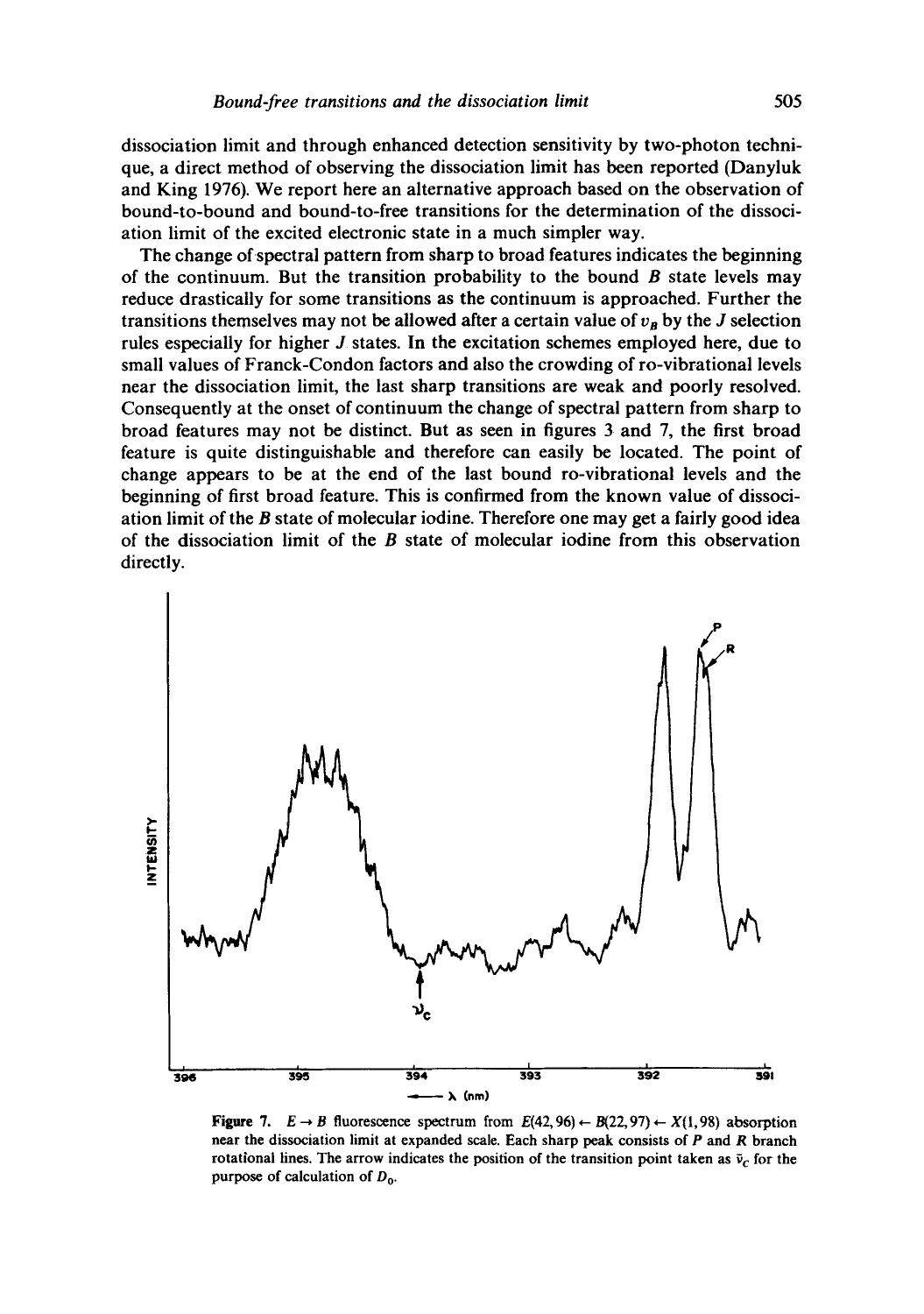#### 506 *A K Ray, S D Sharma and G D Saksena*

The dissociation limit,  $D_0$  of the B state with respect to  $v = 0$  and  $J = 0$  of the X state can be calculated from the  $E - B$  fluorescence spectra of a few observed transitions. This is shown in table 1. To illustrate the calculations involved, we take the example of fluorescence observed from the E (42, 96)  $\leftarrow B(22, 97) \leftarrow X(1, 98)$  excitation scheme. The excitation energy required for  $B \leftarrow X$  transition in this case is  $\bar{v}_{B-X} = 17731.22 \text{ cm}^{-1}$ and for  $E \leftarrow B$  transition is  $\bar{v}_{E-B} = 27125.79$  cm<sup>-1</sup>. The onset of continuum occurs after the last bound-to-bound transition or just before the first observable broad feature at 393.91 nm i.e.  $\bar{v}_c = 25386.40 \text{ cm}^{-1}$  as shown by the arrow in figure 7. The dissociation limit is thus given by  $D' = (\bar{v}_X + \bar{v}_{B-X} + \bar{v}_{E-B}) - \bar{v}_C$ , here  $\bar{v}_X$  is the energy of the X state with respect to  $v=0$  and  $J=0$  which is given in this specific case by

$$
\bar{v}_X(1,98) = 573.60 \text{ cm}^{-1}.
$$

Thus the dissociation limit of the  $B$  state is calculated as

$$
D' = (573.60 + 17731.22 + 27125.79) - 25386.40 = 20044.2
$$
 cm<sup>-1</sup>.

Similar calculations for  $E(32, 51) \leftarrow B(17, 52) \leftarrow X(1, 53)$  excitation give  $D' =$ 20041.9 cm<sup>-1</sup>. By looking similarly at some other  $E-B$  fluorescences one can obtain a few consistent values of  $D'$ . The average of these  $D'$  values can be taken as the value of the dissociation limit  $D_0$ . In our calculations, the dissociation limit thus obtained is within a wavenumber of the reported value in literature (Danyluk and King 1976).

The technique of determining the dissociation limit of excited electronic state discussed here, requires only the knowledge of rotational constant  $(B_e)$  of the ground electronic state for the purpose of calculating the rotational contribution to the energy of the initial ro-vibrational level  $\bar{v}_x$ . All other parameters used to obtain D' can be determined from the observed spectra itself. To elaborate the point, as the monochromator is scanned to record  $E \rightarrow B$  fluorescence for a particular excitation, the values of  $\bar{v}_{E-B}$  and  $\bar{v}_C$ , which are UV excitation line and the transition point from sharp to broad features respectively, can be easily determined from the spectrum. Similarly, the observation of  $B \to X$  fluorescence near the anti-Stokes side of the visible excitation line can be utilized to obtain  $\bar{v}_{B-x}$  which is the position of excitation line itself. Even otherwise  $\bar{v}_{B-x}$  is equal to  $\bar{v}_{E-x}$  - IR. Further the vibrational contribution to the value of  $\bar{v}_x$  can be obtained by calculating the separation of last anti-Stokes line from the visible exciting line. Zero-point energy contribution,  $(1/2)\omega_e$  to  $\bar{v}_x$  can be evaluated from the separation of the last two anti-Stokes lines in order to arrive at  $D<sub>e</sub>$ which is given as  $D_e = D_o + (1/2)\omega_e$ . In each vibrational transition, separation of the rotational components (here  $P$  and  $R$  lines) can give an idea of the  $J$  assignment of the ground state. Therefore only the rotational parameter  $B<sub>e</sub>$  remains the unknown factor. Thus provided the rotational constants of the ground state are known, this technique emerges as self sufficient to determine the dissociation limit of the excited electronic state. However the ground state value of  $B<sub>e</sub>$  is known for many simple molecules. If absolutely nothing is known about a certain molecule, the dissociation limit obtained by this technique will be reduced only to the extent of rotational contribution to  $\bar{v}_x$ which is not very large at most times.

This method of arriving at the dissociation limit of an electronic state whose value has not been known so far, therefore, appears to be direct and quito promising.